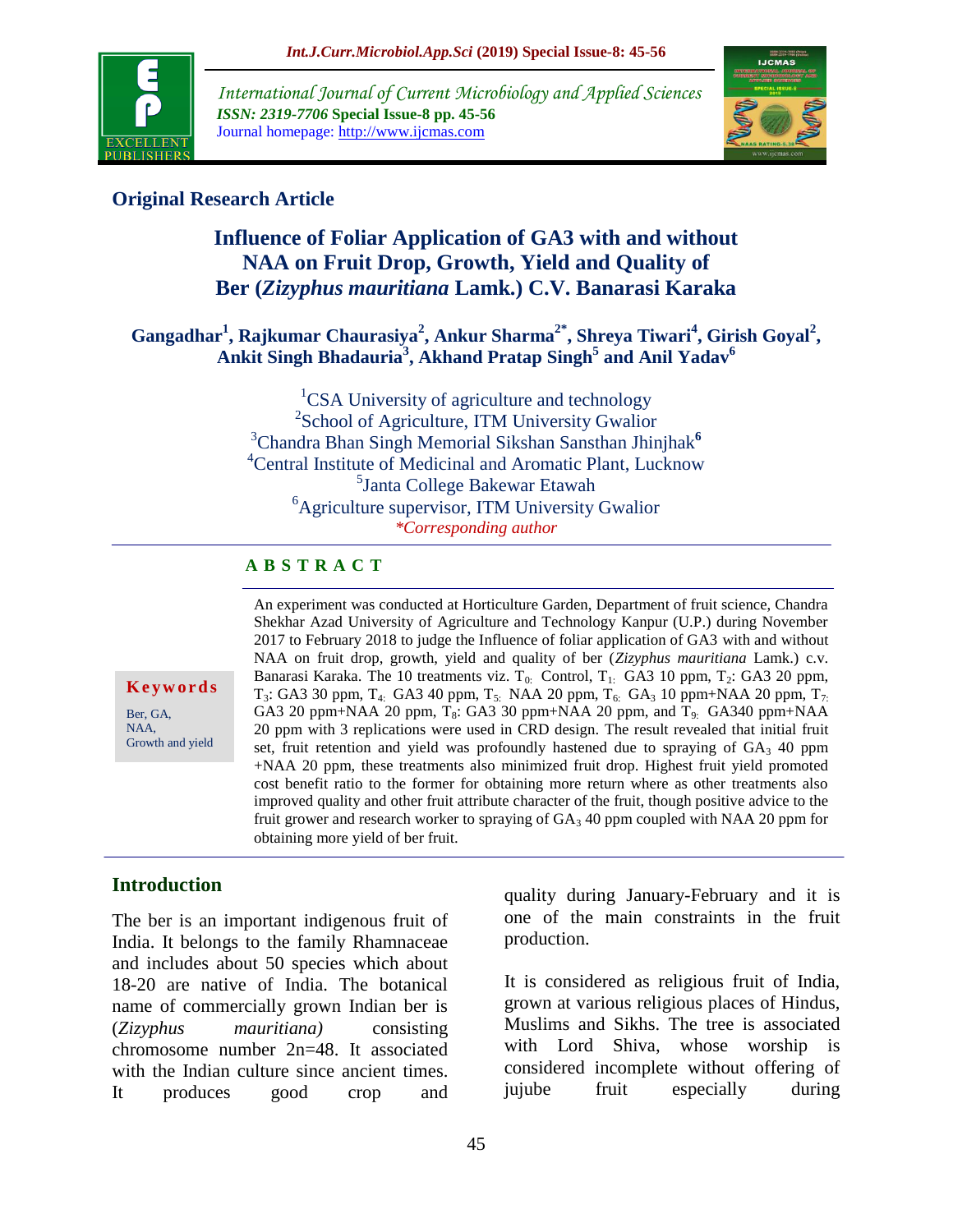Mahashivaratri. The ber fruit is also associated with Shabari, an old woman, who believed to have tasted the ber fruits first, and then offered only the sweet and ripe ones to Lord Rama. The use of ber is found in Puranas, Vedas and other literature like Kathaka Samhita, Charak Samhita, Kautilaya Arthasastra etc. In fact it was one of the prominent fruit on which the sage Ved Vyas, Author of Purana and Mahabharat made his abode amidst the ber tree and for the reason he was named "Badrayan" (a person living in a forest of ber tree). Some very old trees, about 450 years old (Dukh Bhanjan ber, Illaichi ber etc.) are still found growing in "Golden Temple", Amritsar.

It originated in central Asia which includes North-West India, Afghanistan, Tazakistan, Uzbekistan, U.S.S.R and China. India ranks first among the ber growing countries of the world with an area of 49000 ha and annual

production of 530000 MT (NHB, 2017-18). The major ber growing states in India are Madhya Pradesh, Bihar, Uttar Pradesh, Punjab, Haryana, Rajasthan, Maharashtra, Assam, Gujarat, West Bengal, Andhra Pradesh and Tamil Nadu. But, it is an ideal fruit for cultivation in the arid and semi-arid zones of Northern India (Bal, 1982). Its cultivation has received a great impetus as a commercial crop in Punjab, Haryana, and Rajasthan because of its excellent yield and economic returns.

A comparison of nutritive value of ber and apple reveals that the ber is richer in the amount of protein, mineral matter, calcium, phosphorus, carotene and vitamins than that of apple. That"s why ber is referred to as "the apple of arid zone. The nutritive value of ber fruit is presented in following as:-

| <b>Constituents</b>                           | Percentage (%) |
|-----------------------------------------------|----------------|
| 1. Moisture                                   | 85.90          |
| 2. Protein                                    | 0.80           |
| 3.<br>Fat                                     | 0.10           |
| 4. Carbohydrate                               | 12.80          |
| 5. Calcium                                    | 0.03           |
| 6. Phosphorus                                 | 0.03           |
| 7.<br>Iron                                    | 0.80           |
| 8. Calorific value per 100 gm                 | 55.00          |
| 9. Carotene (I.U. Vitamin A per 100 gm) 70.00 |                |
| 10. Vitamin C (mg per 100 gm)                 | 50-150         |

#### **Composition of ber fruit**

[Source: Fruits of India (Tropical and Sub-tropical) by T. K. Bose]

Ripe fruits are eaten fresh and utilized in the preparation of jam, jelly, preserve and candy and it can be dried to prepare a product similar to "chuhhara". Ber juice can be prepared from the fresh fruit and can be used for making squash. The fruit is born in the axils of leaves on the young growing shoot of the current year. Hence, a regular annual

pruning is necessary to induce a good healthy growth which will provide maximum fruit bearing area on the tree. It is known as "King of Arid Fruits".

The tree as a whole has multipurpose uses. The leaves are used as fodder for cattle and camels and to feed tassar silk-worms. The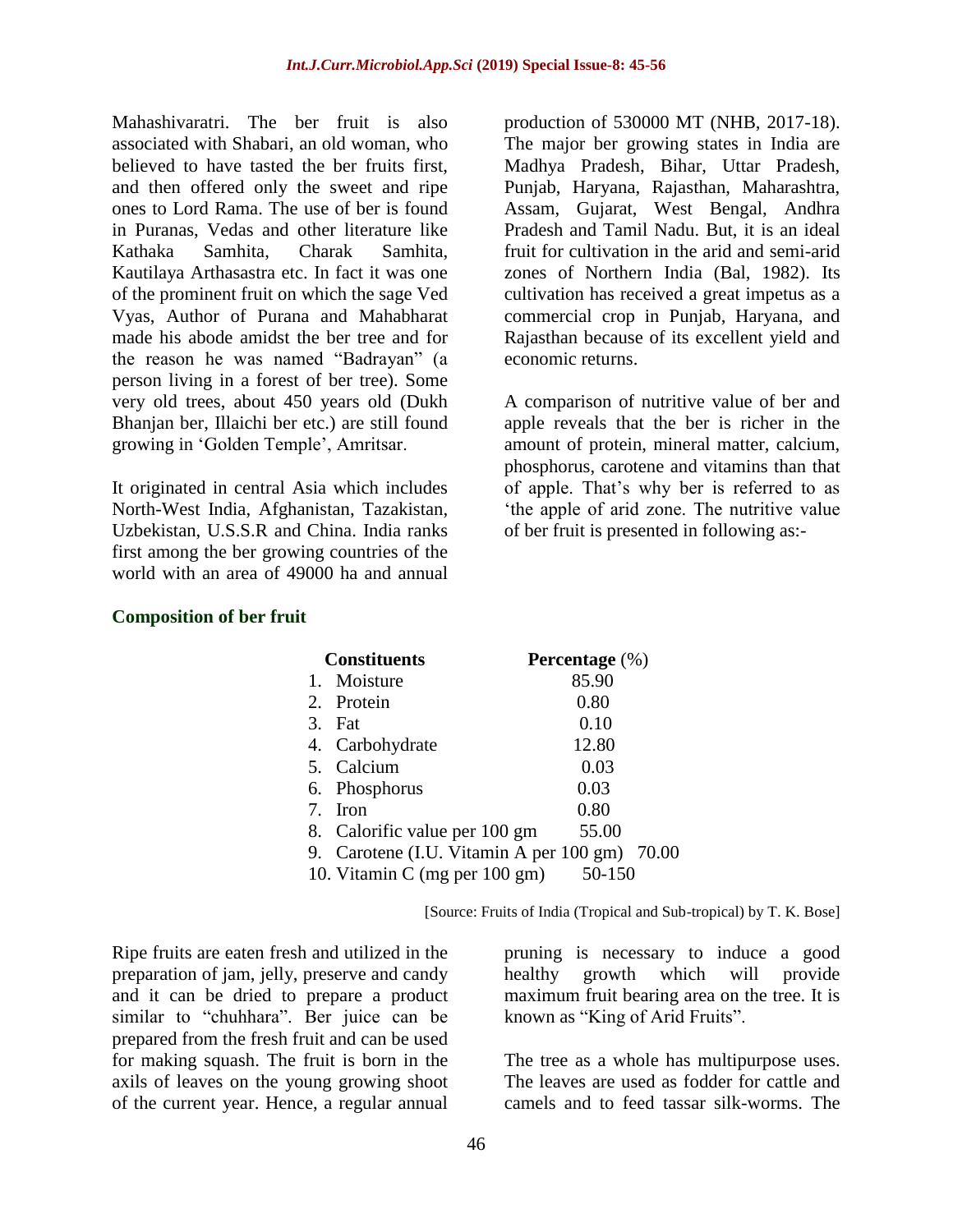ber tree can serve as a host to lac insects, bark is used in tanning industry, wood is used for making charcoal etc. The seeds are sedative and are taken, sometimes with buttermilk, to halt nausea, vomiting, and abdominal pains in pregnancy. Moreover, there is huge scope for ber fruit processing, as several products like chutney, dried ber, murabba, ber candy, squash, nectar, beverage and jam can be prepared.

Gibberellin has been mainly used for manipulating in many physiological events and is commercially used to improve the quality of fruit in crops like grapes, ber, citrus, cherries and apple. In grapes it has manipulated three physiological events i.e. rachis cell elongation, flower thinning and berry enlargement. The effect of delayed fruit senescence by  $GA_3$  has also been exploited in the citrus and more recent result suggests that  $GA_3$  may accelerate flowering in apple. In ber, fruit set increases and fruit drop decreases by GA3 Singh *et al.,* (2001).

Nepthalene acitic acid (Auxin) increased fruit set, decreased fruit drop and brought beneficial change in quality of many fruits. Raising of auxin concentration in plant prevents abscission (Gardner 1951). Auxin inhibits abscission by preventing physiological breakdown of calcium pectate of middle lamella (Bonner, 1950). NAA (auxin) also inhibits fruit drop by strengthening the pedicle. Increased visualization in the fruit pedicle usually follows fruit set and promoting vascular development of pedicle. High auxin content in abscission zone prevents the fruit drop (Briggs and Leopoid).In this concept there are various work has been done by many scientists on different fruit crops from time to time. Yet, there were inadequate in this regards.

Although, there was a huge research being done in this field by different scientist in world scenario but seeing the importance of hormones there are scanty results available in this regard. Thus, keeping above facts in view, the present investigation "Influence of foliar application of  $GA_3$  with and without NAA on fruit drop, growth, yield and quality of ber (*Zizyphus mauritiana* Lamk.) cultivar Banarasi Karaka" was undertaken.

# **Materials and Methods**

The experiment was conducted in Horticulture Garden, Department of fruit science, Chandra Shekhar Azad University of Agriculture and Technology Kanpur (U.P.) during November 2017 to February 2018. It is situated at latitude of 26.0˚ North and 80.15˚ East longitude. The soil of orchard was sandy loam in texture with good organic matter content, slightly saline (pH 7.2) in nature and well drained. The 30 trees having uniform growth were selected randomly before application of plant growth regulators. The standard cultural operations and basal application of manures and fertilizers were applied as per recommended schedule for ber plantation. The 10 treatments viz.  $T_0$ : Control,  $T_1$ : GA3 10 ppm, T<sub>2</sub>: GA3 20 ppm, T<sub>3</sub>: GA3 30 ppm, T<sub>4</sub>: GA3 40 ppm,  $T_5$ : NAA 20 ppm,  $T_6$ : GA3 10 ppm+NAA 20 ppm,  $T_7$ : GA3 20 ppm+NAA 20 ppm,  $T_8$ : GA3 30 ppm+NAA 20 ppm, and  $T<sub>9</sub>$ : GA340 ppm+NAA 20 ppm with 3 replications were used in CRD design. The plant growth regulator was sprayed on branches of each experimental tree. For preparation of  $GA_3$  solution, four stock solution were made separately with 10, 20, 30 and 40 mg  $GA_3$  and dissolved in minute quantity of absolute alcohol respectively and the volume was made upto 1000 ml by adding distilled water separately. For preparation of NAA solutions, a stock solution was made. In first 20 mg NAA was dissolved in minute quantity of absolute alcohol and then the volume was made upto 1000ml by adding distilled water. The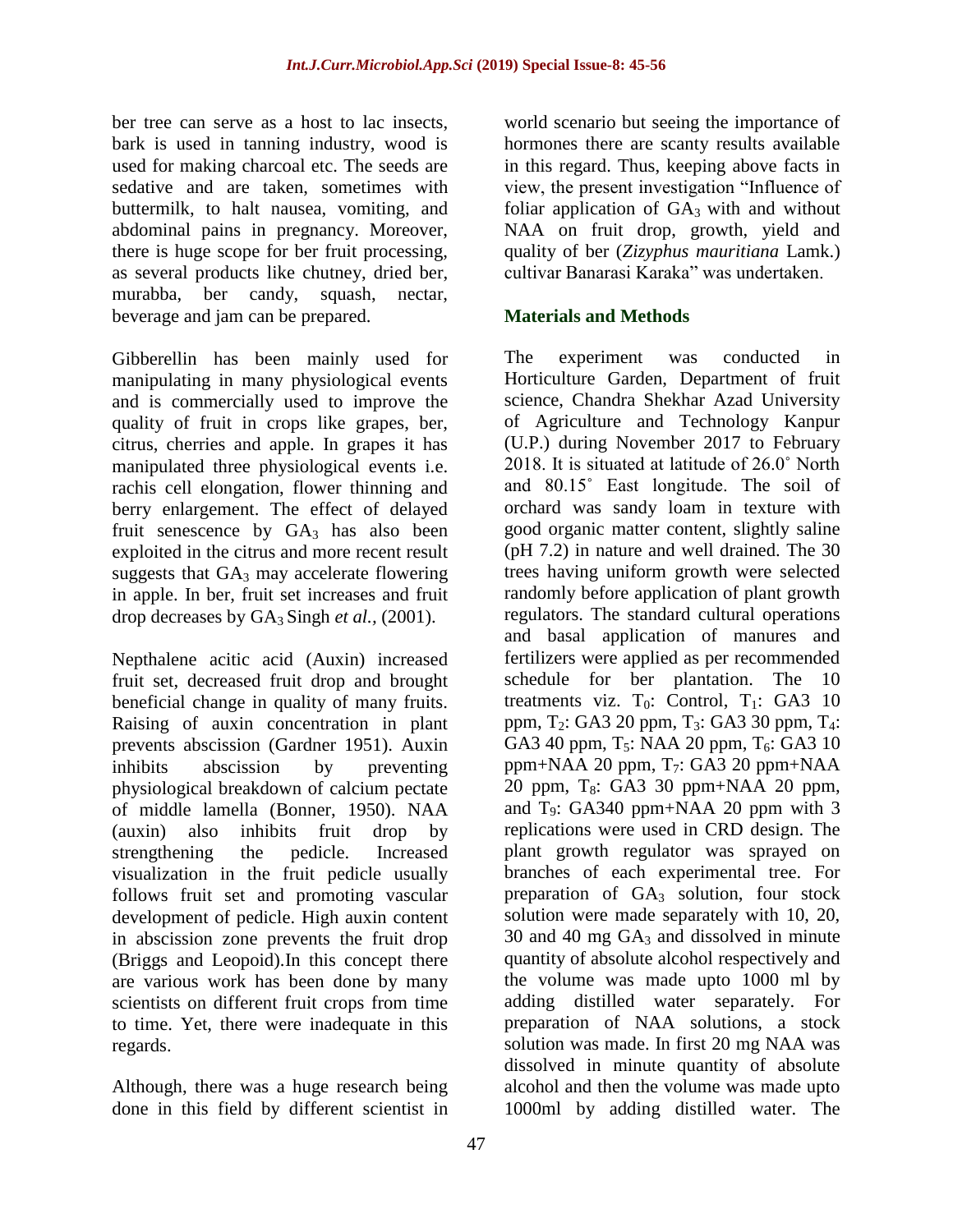solutions with different concentration were sprayed by foot sprayer in the morning hours and the selected branches were fully drenched.

For control there was only water spray is allowed. Spraying was done on  $2<sup>nd</sup>$  Nov, 2017 at fruit setting stage with fine nozzle sprayer. The following observation was recorded as:

# **Initial fruit set**

The initial fruit set per panicle was recorded before spraying, by counting the total number of fruit set under tagged panicles of each treatment and average number of fruits per panicle was derived.

### **Fruit retention**

The number of initial fruit set from each treatment per replication was recorded and after fruit shedding, remaining fruits were counted in each treatment.

# **Fruit drop (%)**

The initial fruit set before spraying of plant growth regulators was recorded up to 21 November, 2017. After spraying, fruits were counted at 15 days interval and final observation was recorded on 28 February, 2018. The percent fruit drop was calculated on the basis of initial fruit set. The per cent fruit drop was calculated as follows:-

Per cent fruit drop  $(\% )$  =

Total fruit set-Number of fruits retained

Total fruit set on selected cyme  $\times$ 100

#### **Length of fruit (cm)**

The length of fruit was recorded by measuring the longitudinal length of the

sampled fruits at their maximum point with the help of Vernier calipers. The average value was calculated and expressed in cm.

### **Width of Fruit (cm)**

The width of the fruit was also recorded with Vernier calipers on horizontal expansion of the fruit at maximum point.

### **Fruit volume (cc)**

The volume of fruit was taken using measuring cylinder by water displacement method.

The same set of 10 randomly selected fruits was dipped in distilled water and the volume of water displaced was recorded. The average volume per fruit was worked out in cubic centimeters.

# **Fruit weight (g)**

The weight of 10 randomly selected fruits from each treatment per replication was recorded on electric balance and the mean value was expressed in grams per fruit.

# **Specific gravity of fruit (g cc-1 )**

The specific gravity of five randomly selected fruits was determined by weighing the fruits in air and then in water. The displacement method was used for calculation by the following formula:

Specific gravity =  $\frac{\text{Weight of fruits in air}}{\text{Weight of fruits in water}}$ 

# **Weight of fruit pulp (g)**

The fresh mean weight of the pulp was calculated by separating the fruit pulp from the stone and then weighed on physical balance and expressed in grams.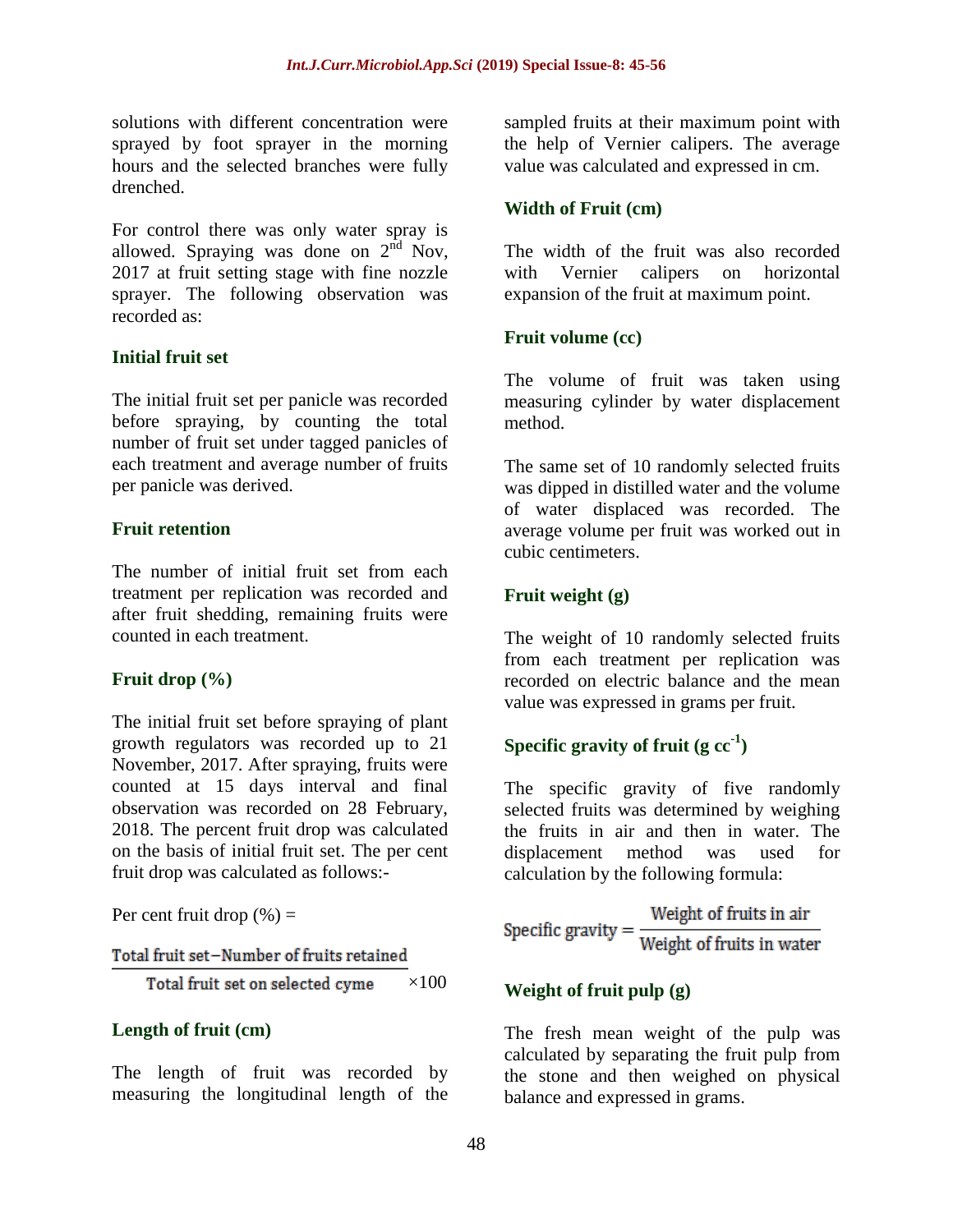# **Yield**

The yield per treatment was recorded and expressed as fruit yield/tree in kg.

# **Total soluble solids (˚Brix)**

The pulp of five fruits were meshed in motor with pestel and juice squeezed by hand through muslin cloth and the juice of fruits was immediately used for determining the total soluble solid by hand refractometer at 20˚C.The mean value was expressed as percentage of total soluble solid. The values of total soluble solids were then corrected to 20°C with the help of a temperature correction chart (A.O.A.C., 1984).

# **Ascorbic acid (mg /100g)**

The ascorbic acid was determined by the procedure detailed in A.O.A.C. (1984).

# **Total sugars (%)**

The total sugars were estimated by Lane and Etymon method (A.O.A.C., 1984).

# **Statistically analysis**

Data were analysed according to the method described by Panse and Sukhantme (1985) and Chandel (1984).

# **Results and Discussions**

# **Fruiting attributes**

The physical characteristics of fruits are an expression of a plant's fruiting activity which was significantly influenced by  $GA_3$ , NAA and  $GA_3$  coupled with NAA over control. It is obviously appeared to vision of data that fruit set of all treatment were found to be significant over control, barring only the treatment of  $T_1$  showing (154) fruit set.

The range of fruit set was shown under the present investigation 151 to 162. The poorest fruit set 151 was observed under control  $(T_0)$ . The maximum fruit set (162) was obtained under treatment of  $GA_3$  40 ppm  $+NAA$  20 ppm  $(T_9)$ . The second highest fruit set (161) was presented with the treatment of  $GA_3$  30 ppm coupled with NAA 20 ppm  $(T_8)$ . Thus, plants sprayed with  $GA_3$  30 ppm +NAA 20 ppm  $(T_9)$  and GA<sub>3</sub> 30 ppm +NAA 20 ppm  $(T_8)$  caused significant improvement of fruit set i.e. 7.28% and 6.62% respectively as, compared to control.

Increasing concentration of  $GA<sub>3</sub>$  gradually enhanced fruit set and there were slightly stimulation was NAA in fruit setting comparison with control in presented investigation. Thus, the hastening of  $GA<sub>3</sub>$ concentration positively and significantly improved fruit set with  $GA<sub>3</sub> 40$  ppm coupled with NAA 20 ppm. Scenario of investigation focused, that gradually promotion of  $GA<sub>3</sub>$ with constant dose of NAA 20 ppm observed ultimately improvement in fruit setting of ber. These findings of the experiment are in line with the reports of Ying-Yue *et al.,* (2010) in ber and Singh and Acharrya (1999) in lithchi.

Fruit retention of ber cv. banarsi karaka as results of foliar treatments of GA<sub>3</sub>, NAA and  $GA_3$  coupled with NAA 20 ppm. Applications these growth hormones are aggressively and significantly influenced on fruit retention of ber. The maximum (23.75%) fruit retention was obtained under the treatments of  $GA_3$  40 ppm coupled with 20 ppm NAA  $(T_9)$ . The improvement in fruit retention was observed (187.53%) due to foliar spraying of  $GA_3$  40 ppm +NAA 20 ppm over control. The minimum fruit retention was influenced (8.26%) under control. The second highest (23.12%) fruit retention was expressed with spraying of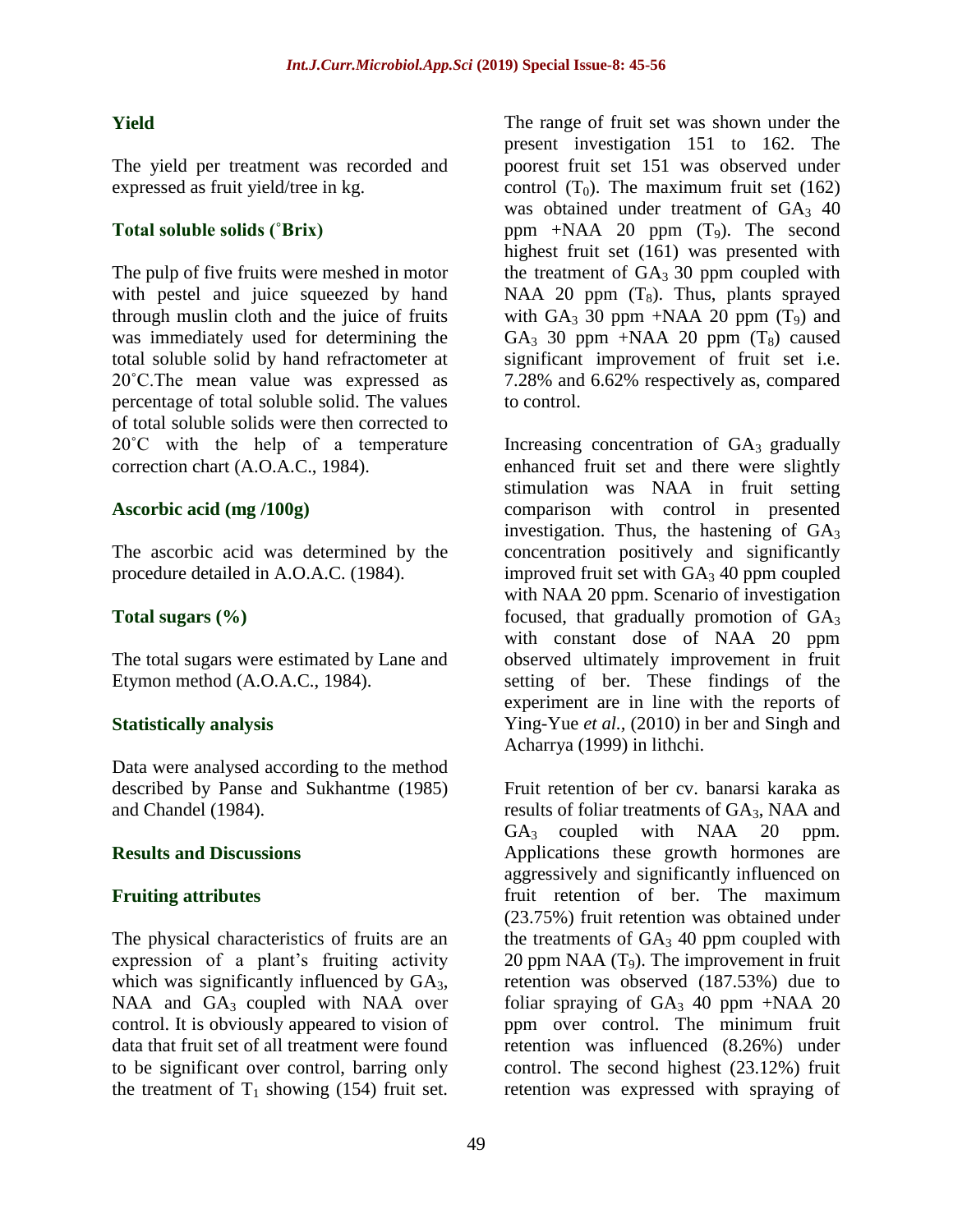NAA 20 ppm( $T_5$ ) which was thus (179.09%) more improvement in fruit retention over  $control.GA<sub>3</sub>$  and NAA both are influenced positively regarding fruit retention, there was maximum dose of concentration of GA<sub>3</sub> i.e. 40 ppm with coupled of 20 ppm NAA concentration showed greatest fruit retention in present investigation. These finding also in line with the reports of Ghosh *et al.,* (2013) in Ber.

It is obviously clear from the data given in finding that all the Gibberellic Acid treatments enhanced fruit drop in comparison of treatment of NAA 20ppm (76.88) which influenced as lesser to fruit drop in ber and express poor fruit drop over all the  $GA_3$  treatments. The minimum fruit drop (76.25%) was obtained under the treatment of  $GA_3$  40 ppm coupled with NAA 20 ppm  $(T_9)$ . The data showed that in higher concentration of  $GA_3$  reduce fruit drop than lower concentration gradually. The maximum (91.74%) was observed under the control  $(T_0)$ . In other term 16.88% less fruit drop was obtained under the treatment of  $GA_3$  40ppm coupled with NAA 20 ppm, It is might have due to dominancy of NAA on GA<sub>3</sub> which ultimately Reduced Fruit drop. These finding are also in line with the reports of Kaur *et al.*, (2004) in plum, Yadav *et al.,* (2010) and Gill and Ball (2013) in ber.

In present investigation  $GA_3$  improved size up to 20 ppm  $GA_3$  concentration after that there was slightly less improvement regarding fruit size was observed. The maximum (23.86%) improvement was maximum showed of fruit length under the treatment of  $GA_3$  20ppm coupled with NAA 20 ppm  $(T_7)$ . The poorest  $(3.52cm)$  fruit length of ber was showed under control  $(T_0)$ . Similarly the minimum fruit width (2.08cm) was expressed under control  $(T_0)$ . The maximum (35.10%) more width of fruit was

demonstrated with the treatments of 20ppm GA<sub>3</sub> coupled with 20ppm NAA over control in this regard. These finding are in agreement with the reports of Bhownick *et al.,* (2011) in Mango and Pandey (1999), Singh and Randhawa (2001) and Ram *et al.,*  (2005) in ber.

The possible reasons for Enhancement in fruit size with  $GA_3$ , NAA and  $GA_3$  coupled with NAA, treatments might be due to higher synthesis of metabolite and enhancing food and mineral mobilization from the other parts of plant towards the developing fruit as it's a well established in Phases that fruit act as an extremely metabolic sink. It might have also been due to environment of these hormones in cell division expansion, increased volume of intercellular in the mesocorpic cells and in increased the water absorption and mobilization of sugar and mineral in the expended cell and intercellular space of mesocorp and the improvement of size with  $NAA$  and  $GA<sub>3</sub>$ .

Volume of fruit in ber was influenced by the spraying of  $GA_3$ , NAA and  $GA_3$  coupled with NAA over control, But the concentrations did not show equal influences significantly when examined among their respective treatments. The treatments of  $GA_3$  20 ppm coupled with NAA 20 ppm noticed maximum 39.93% more improvement in respect of fruit volume was express with the treatment of GA<sub>3</sub> 20ppm coupled with NAA 20 ppm. The minimum fruit volume (11.22cc) was expressed under the control  $(T_0)$ . This improvement was appeared possibility might due to  $GA_3$  regulates semi permeability of cell wall by which mobilization of water was extended in to fruit which ultimately helped to enhancement of fruit volume. These findings are in line with the reports of Masalkar and Wavhal (1991) and Pandey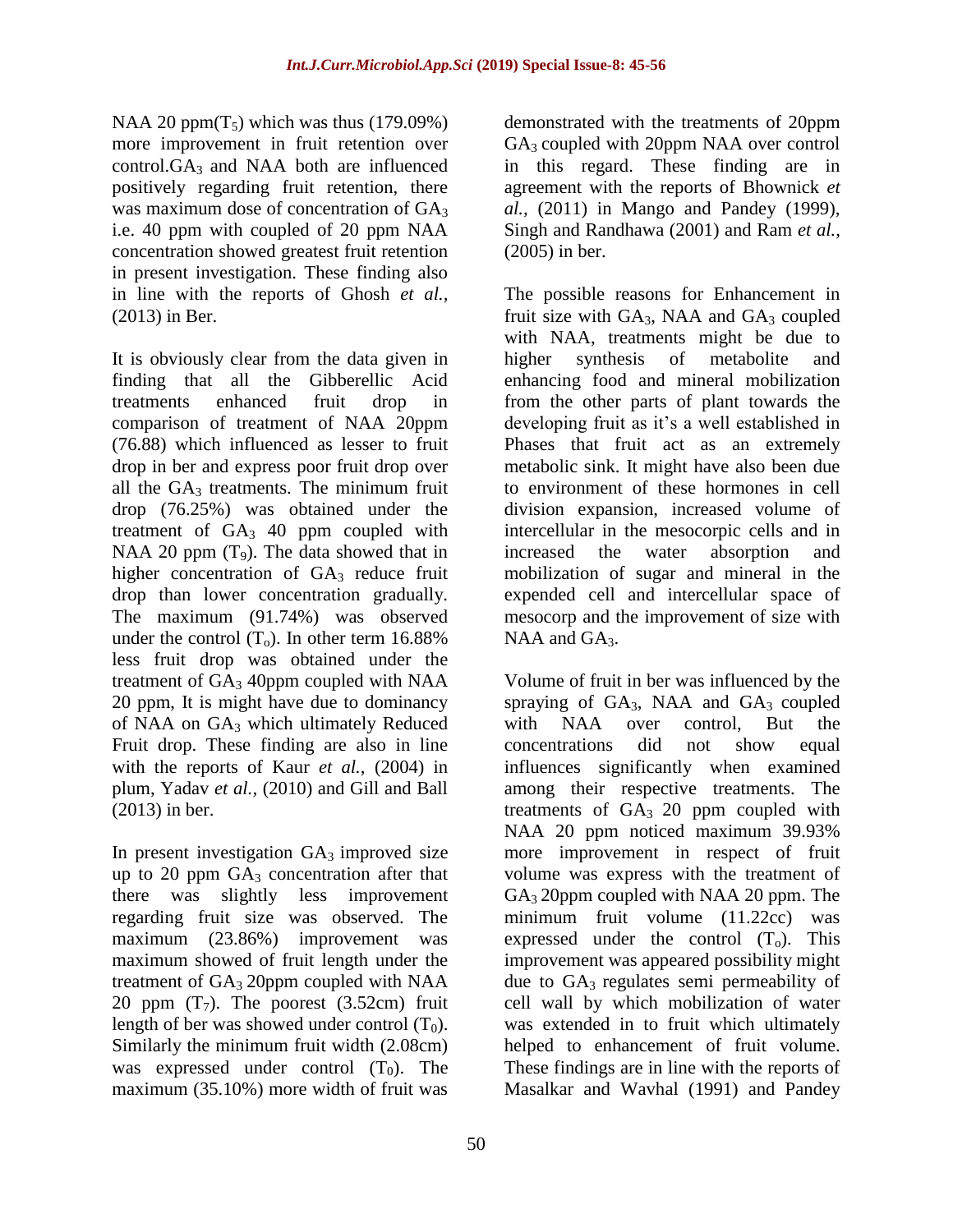(1999) in ber. The specific gravity in fruit ber was estimated by water displacement method. The minimum  $(1.020 \text{ g } cc^{-1})$ Specific gravity was obtained with control  $(T_0)$ . GA<sub>3</sub> 40ppm  $(T_4)$  influenced maximum  $(1.027 \text{ g } cc^{-1})$  specific gravity. These reflexion of value in specific gravity thus, regard within above treatments did not differ significantly whereas, data shows that enhancement of specific gravity observed due to growth regulators but data varies only numerically. These findings get support by Bal *et al.,* (1996) in ber and Kher *et al.,*  (2005) in Guava (Table 1 and 2).

# **Yield attributes traits**

The yield parameters of ber were significantly influenced by the  $GA<sub>3</sub>$ , NAA and  $GA_3$  coupled with the NAA treatments. The maximum (15.54 g) fruit weight was recorded under foliar application of 20 ppm  $GA_3(T_2)$  and the minimum weight (12.28g) was noticed with the control  $(T_0)$ . In this regard improvement in fruit weight was enhanced  $(26.55\%)$  under  $GA<sub>3</sub>$  20 ppm treatment  $(T_2)$  when compared with control (12.28 g fruit weight).

Increased in fruit weight may be attributed to the straightly with middle lamella and consequently cell wall which later may have the free passage of soluble to the fruit. This have leads to more length and diameter of fruit and also heavier weight of individual fruit. There was positive and significant correlation among the length, weight, and diameter of fruit with the weight of fruit. these finding in line with the reports of Pandey (1999), Masalkar and Wavhal (1991) in ber, Painkara *et al.,* (2012) in mango and Rokaya *et al.,* (2016) in Mandrin.

The pulp content in ber fruit influenced significantly with the spraying of  $GA<sub>3</sub>$ , NAA

and GA3 coupled with NAA over control treatment. In present investigation the maximum (14.94g) weight of fruit pulp was examined under spraying of 20ppm GA3. The control gave the minimum (9.25g) weight of fruit pulp respectively. Application of 20ppm  $GA_3$  improved 61.62% more weight of fruit pulp over control (9.25g). This increase may be ascribed to enhanced synthesis of metabolites responds to increased adsorption of water and mobilization of sugar and minerals. In the expanded cells and intercellular space of mesocorp, these aggressive enhancements of Physiological activities are accelerated positively due to growth promoter especially by  $GA_3$ . These results were enclosed conformity with the finding of Maslkar and Wahval (1991) in ber and Painkara *et al.,* (2012) in Mango.

The yield per tree is the ultimate object of almost all the experimentation, the total yield of fresh fruit per plant was influenced significantly with the spraying of  $GA<sub>3</sub>$ , NAA and GA<sub>3</sub> coupled with NAA treatments over control. The maximum fruit yield (43.85kg/tree) was obtained under the treatments of  $GA_3$  40ppm coupled with NAA 20ppm  $(T_9)$ . As regard, the minimum (21.02 kg/tree) fruit yield per plant was obtained with control  $(T_0)$ . Obviously, there was increasing attributes of fruit yield per plant was noticed when concentration of different growth hormone were promoted respectively, but maximum improvement (108.61%) was exiled by the treatment of  $GA_3$  40ppm + NAA 20ppm treatment  $(T_9)$ over control. Both the growth regulators Promotes yield aggressively with every increase in the concentration of growth regulators. These results are in accordance with the findings of Bhownik and Banik (2011), Painkara *et al.,* (2012) in mango, Ghosh *et al.,* (2013) in ber.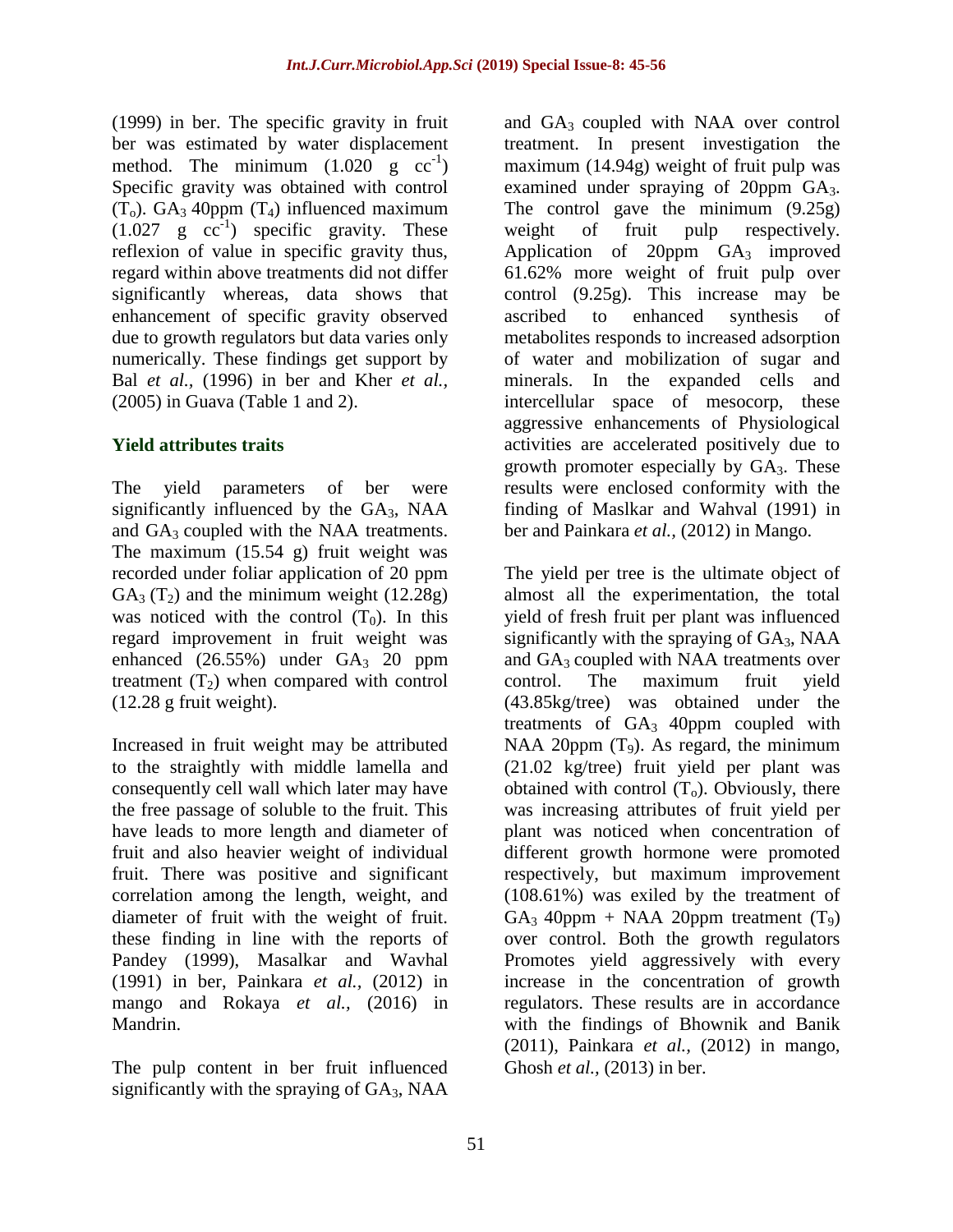**Table.1** Influence of foliar application of GA3 with and without NAA on initial fruit set, fruit retention (%), fruit drop (%), length and width of fruit, fruit volume, fruit weight and specific gravity in ber

|                               | <b>Initial</b> | Fruit            | Fruit       | Length    | Width of | Fruit         | Fruit  | <b>Specific</b> |
|-------------------------------|----------------|------------------|-------------|-----------|----------|---------------|--------|-----------------|
| <b>Treatments and symbols</b> | Fruit          | <b>Retention</b> | $Drop(\% )$ | <b>Of</b> | Fruit    | <b>Volume</b> | Weight | gravity(g       |
| used                          | <b>Set</b>     | (%)              |             | Fruit(cm) | $(cm)$   | (cc)          | (g)    | $cc^{-1}$ )     |
| $T_{0}$ : Control             | 151            | 8.26             | 91.74       | 3.52      | 2.08     | 11.22         | 12.28  | 1.020           |
| $T_1$ : GA3 10 ppm            | 154            | 10.35            | 89.65       | 4.13      | 2.64     | 15.48         | 15.33  | 1.022           |
| $T_2$ : GA3 20 ppm            | 157            | 15.19            | 84.81       | 4.21      | 2.76     | 15.62         | 15.54  | 1.024           |
| $T_{3}$ : GA3 30ppm           | 159            | 17.24            | 82.76       | 3.89      | 2.62     | 14.76         | 15.21  | 1.026           |
| $T_4$ : GA3 40 ppm            | 160            | 19.92            | 80.08       | 3.69      | 2.61     | 14.51         | 14.76  | 1.027           |
| $T_{5}$ : NAA 20 ppm          | 156            | 23.12            | 76.88       | 4.09      | 2.48     | 14.32         | 13.68  | 1.024           |
| $T_6$ : GA3 10 ppm+NAA 20     | 156            | 21.03            | 78.97       | 4.30      | 2.78     | 15.56         | 15.41  | 1.025           |
| ppm                           |                |                  |             |           |          |               |        |                 |
| $T7: GA3 20 ppm+NAA 20$       | 159            | 21.97            | 78.03       | 4.36      | 2.81     | 15.70         | 15.53  | 1.026           |
| ppm                           |                |                  |             |           |          |               |        |                 |
| $T_8$ : GA3 30 ppm+NAA 20     | 161            | 22.10            | 77.90       | 4.31      | 2.79     | 15.08         | 15.50  | 1.026           |
| ppm                           |                |                  |             |           |          |               |        |                 |
| $T_9$ : GA340 ppm+NAA 20      | 162            | 23.75            | 76.25       | 4.28      | 2.76     | 15.02         | 15.47  | 1.021           |
| ppm                           |                |                  |             |           |          |               |        |                 |
| S.E. $(d)$ ±                  | 2.236          | 0.842            | 1.740       | 0.134     | 0.730    | 0.444         | 0.382  | 0.0058          |
| CD at $5%$                    | 4.665          | 1.756            | 3.631       | 0.280     | 0.151    | 0.927         | 0.797  | <b>NS</b>       |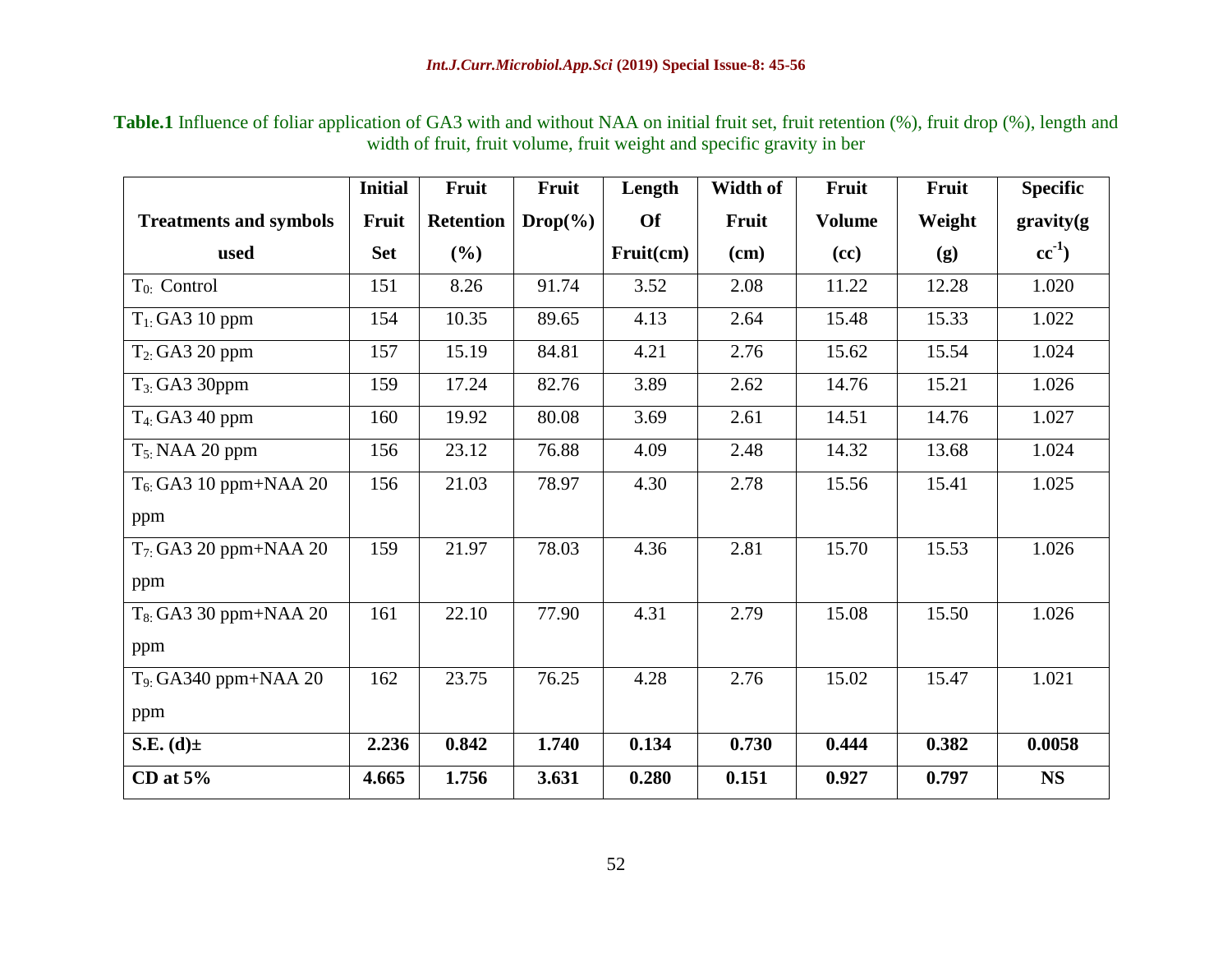| <b>Treatments and symbols</b> | <b>Weight of fruit</b> | Fruit yield (kg | <b>Total Soluble</b> | <b>Ascorbic Acid</b> | <b>Total</b> |
|-------------------------------|------------------------|-----------------|----------------------|----------------------|--------------|
| used                          | pulp(g)                | $tree^{-1}$ )   | Solid (°Brix)        | (mg/100g)            | $Sugar(\% )$ |
| $T_{0}$ : Control             | 9.25                   | 21.02           | 13.18                | 76.17                | 8.98         |
| $T_{1}$ : GA3 10 ppm          | 14.71                  | 29.52           | 14.03                | 98.85                | 10.12        |
| $T_2$ : GA3 20 ppm            | 14.94                  | 31.12           | 14.12                | 99.08                | 9.93         |
| $T_{3}$ : GA3 30ppm           | 13.65                  | 35.89           | 13.58                | 102.98               | 9.23         |
| $T_4$ : GA3 40 ppm            | 13.42                  | 38.92           | 13.49                | 107.10               | 9.01         |
| $T_{5}$ : NAA 20 ppm          | 12.95                  | 42.96           | 15.53                | 94.24                | 11.03        |
| $T_6$ : GA3 10 ppm+NAA 20     | 14.08                  | 35.72           | 14.91                | 98.21                | 10.88        |
| ppm                           |                        |                 |                      |                      |              |
| $T_7$ : GA3 20 ppm+NAA 20     | 14.20                  | 38.39           | 14.78                | 98.88                | 10.72        |
| ppm                           |                        |                 |                      |                      |              |
| $T_8$ : GA3 30 ppm+NAA 20     | 13.31                  | 41.08           | 14.66                | 102.18               | 10.29        |
| ppm                           |                        |                 |                      |                      |              |
| $T_9$ : GA340 ppm+NAA 20      | 13.18                  | 43.85           | 14.53                | 103.37               | 10.07        |
| ppm                           |                        |                 |                      |                      |              |
| S.E. $(d)$ ±                  | 0.496                  | 1.005           | 0.304                | 2.284                | 0.151        |
| CD at $5%$                    | 1.034                  | 2.096           | 0.636                | 4.767                | 0.312        |

# **Table.2** Influence of foliar application of GA3 with and without NAA on weight of fruit pulp, fruit yield, TSS, ascorbic acid and total sugar in ber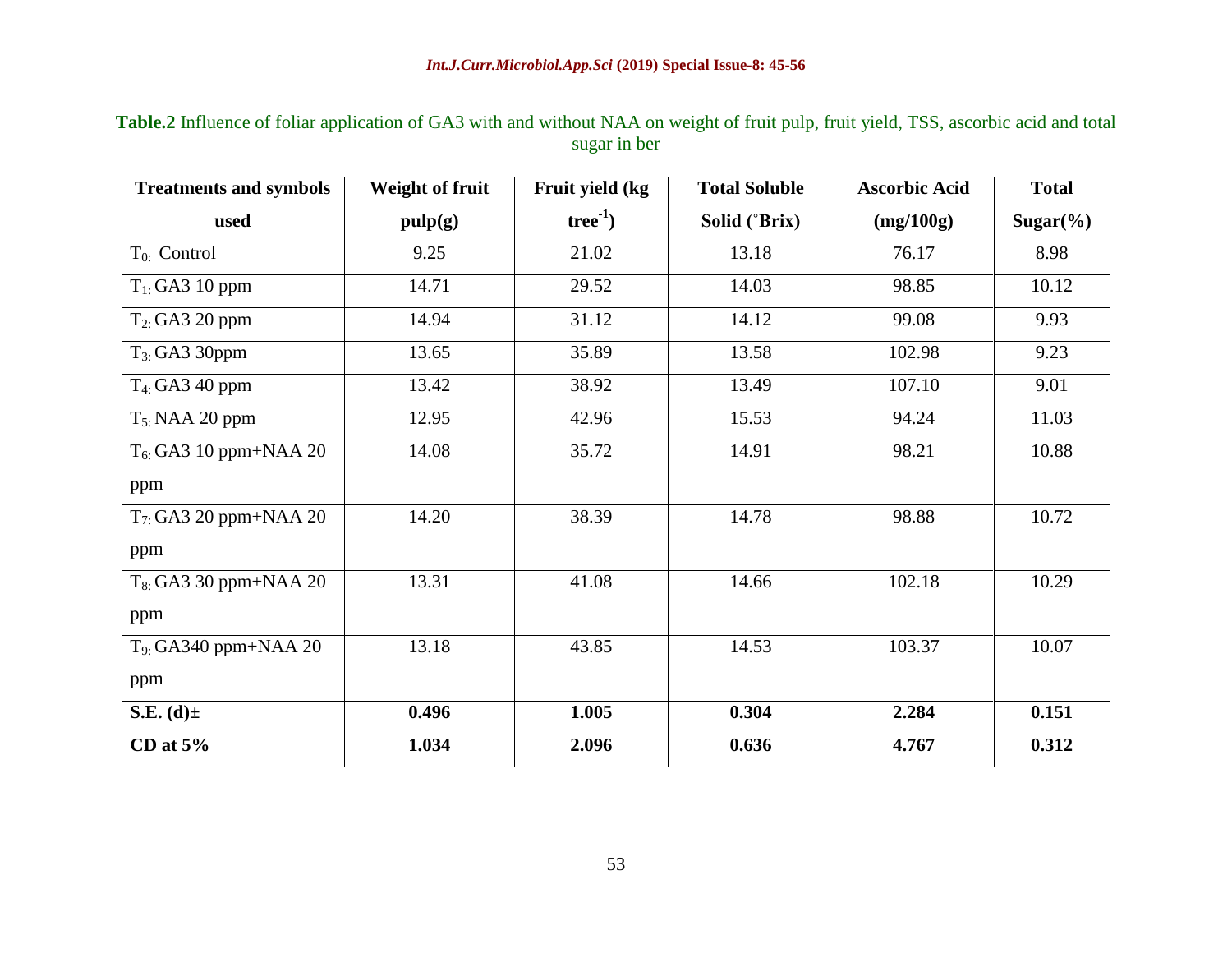# **Quality attributary traits**

Application of  $GA_3$ , NAA and  $GA_3$  coupled with NAA significantly enhanced the yield but also improved the fruit quality i.e. total Soluble solid, Ascorbic Acid, total sugar. Application of above plant growth hormones significantly influenced above bio-chemicals constituents of fruit over the control. The treatment of NAA 20 ppm  $(T_5)$  significantly and profoundly maximized  $(15.53 \text{ °Brix})$ TSS content over control, whereas, the minimum (13.18<sup>o</sup>Brix) TSS was expressed with the control  $(T_0)$ . In other wards the improvement of total soluble solids (17.28%) increased with application of treatment of NAA 20 ppm  $(T_7)$  over control  $(13.18 \text{ °Brix}).$ 

These enhancements in TSS of treated juice might be due to increase in mobilization of carbohydrates from the source to sink Fruit by above plant hormone NAA. Besides this these growth regulators also promotes enzymatic activities and enzymes metabolized the carbohydrates into simple sugar. These results are in agreement with the reports of Banker and Prasad (1990), Ram *et al.,* (2005) and Gill and Bal (2013) in ber.

The findings of the studied elaborated significant variation among the growth regulators in respect of Ascorbic Acid content in the fruits all and the treatment were found to be showing significant over control. The maximum (107.78 mg/100g) ascorbic acid content was influenced under the treatment of 40ppm  $GA_3$  (T<sub>4</sub>). The minimum (76.17mg/100g) Ascorbic acid was recorded under the control  $(T_0)$ . As regard, further improvement 40.61% was observed with spraying of 40ppm  $GA<sub>3</sub>$  over control. The increase of ascorbic acid content may have resulted owing to enhance of ascorbic acid due to the metabolic

activities involving certain enzyme and metabolic ions under the influence of plant growth regulators and increasing ascorbic acid content might be due to per actual synthesis of glucose-6-phosphate throughout the growth and development of fruits which is thought to the precursor of vitamin C These findings are in line with the reports of Dhillon and Singh (1968) in ber.

The examination of finding showed that effect of  $GA_3$ , NAA and  $GA_3$  coupled with NAA treatment significantly influenced total sugar in ber fruit over control  $(T_0)$ . The maximum (11.03%) total sugar was obtained under the treatment of NAA 20ppm concentration. In this regard, the minimum 8.98% total sugar was influenced with control  $(T_0)$ . Further improvement  $(22.83%)$ in total sugar was obtained due to treatment of NAA 20ppm spraying  $(T_5)$  over control  $(T_0)$ . The increasing fruit sweetness might be due to photo synthetic activity and formation of more carbohydrates content and it"s transportation are also maximized within the fruits. Under the influence of growth regulators, Sugars are quickly converted into their derivatives by Reactions involving several of Glycolytic Pathway. These results are in line with the reports of Kale *et al.,* (1999 and 2000), Bhati and Yadav (2002), Kassem *et al.,* (2011), Ghosh *et al.,* (2013) in ber and Haidary *et al.,*  (1997) in Mango.

It is concluded, on the basis of summary of results treatment of  $GA_3$  40 ppm coupled with NAA 20 ppm  $(T_9)$  showed maximum initial fruit set, fruit retention, and yield but minimized fruit drop respectively. Treatment of GA3 20 ppm coupled with NAA 20 ppm  $(T_7)$  maximized length of fruit, width and volume of fruit. Treatment of  $GA_3$  20 ppm  $(T_2)$  maximized the weight of fruit as well as fruit pulp and treatment of  $GA<sub>3</sub>$  40 ppm  $(T<sub>4</sub>)$  maximized specific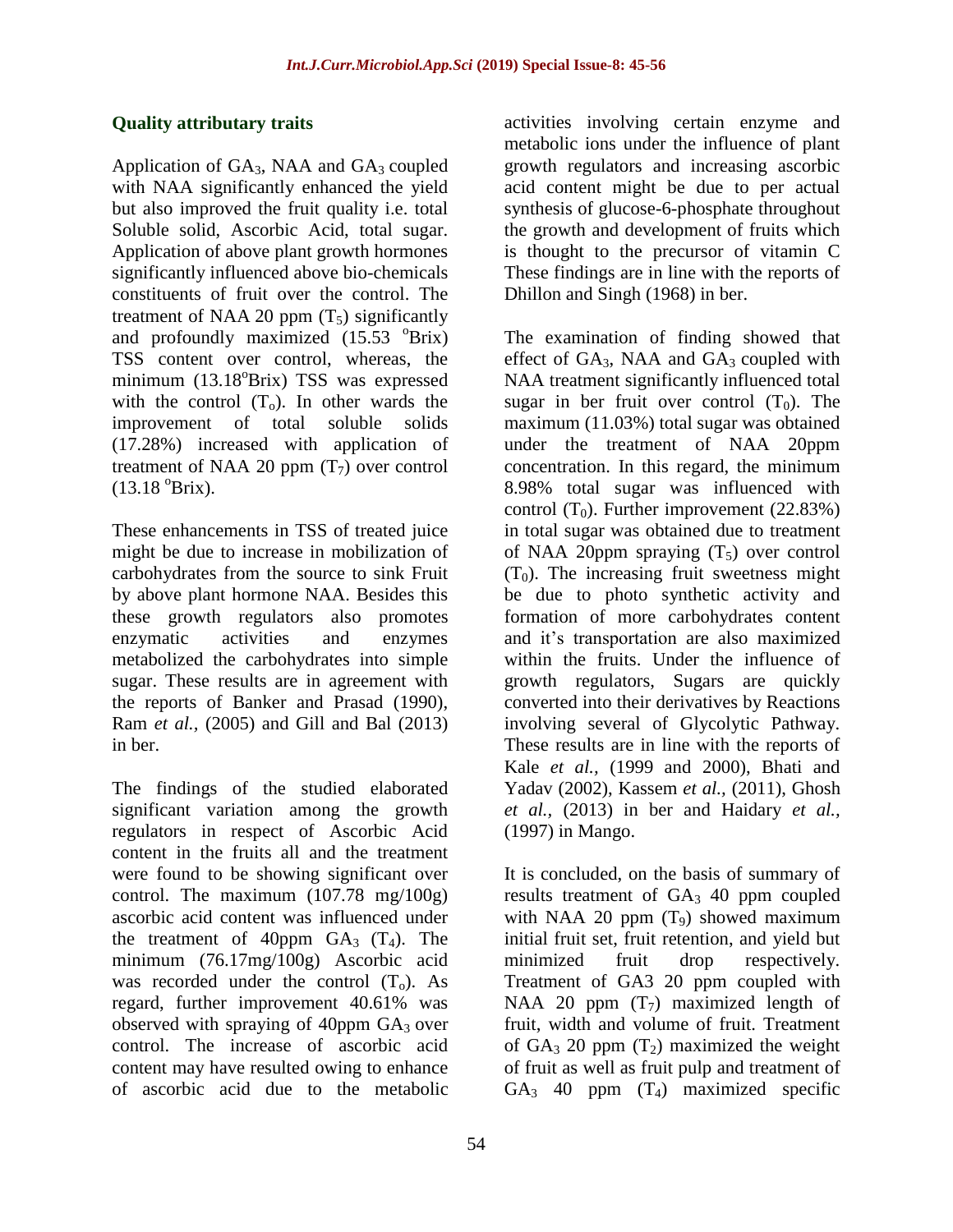gravity and ascorbic acid of the ber fruit. But treatment of NAA 20 ppm  $(T_5)$ reproduced maximum TSS and total sugar contents of ber fruit.

As regard, scenario of investigation clearly showed that initial fruit set, fruit retention and yield was profoundly hastened due to spraying of  $GA_3$  40 ppm +NAA 20 ppm, this treatments also minimized fruit drop. Highest fruit yield promoted cost benefit ratio to the former for obtaining more return where as other treatments also improved quality and other fruit attributary character of the fruit, though positive advice to the fruit grower and research worker to spraying of  $GA_3$  40 ppm coupled with NAA 20 ppm for obtaining more yield of ber fruit.

# **References**

- A.O.A.C. (1984). Official methods of analysis. Assoc. Official Agric. Chem.  $11<sup>th</sup>$ .
- Bal, J.S., Bajawa, G.S and Singh, S.N. (1996) Role of ethephon in inducing early ripening and marketing of ber (*Zizyphus mauritiana* Lamk.). Indian journal of horticulture 53: 38-41.
- Bal, J. S., Singh, S. N., Randhawa, J. S. and Sharma, S.C. (1982) Effect of naphthalene acetic acid and trichlorophenoxy acetic acid on fruit drop, size and quality of ber. Prog. Hort., 14 (2-3): 148-151.
- Bhati, B.S. and Yadav, P.K. (2002) Effect of foliar application of urea and NAA on the quality of ber (*Zizyphus mauritiana* L.) cv. Gola. Progressive Agriculture, 2: 183-184.
- Bhowmick, N. and Banik, B.C. (2011) Influence of pre-harvest application of growth regulators and micronutrients on mango cv. Himsagar. Indian J. Hort., 68(1): 103-107.
- Bonner, J. (1950) Plant Biochemistry.

Academic Press, New York.

- Briggs, R.H. and Leopoid, A.C. (1958) Amer. C. Botany, 45: 547-551.
- Chandel, S.R.S (1984) Principles of Experimental Designs. A handbook of Agricultural statistics, pp: B-36-43.
- Dhillon, H.S. and Singh, K. (1968) Effect of some plant regulators on fruit set and fruit drop in ber (*Zizyphus zujuba* L.). J. Res. PAU, 5: 392-394.
- Gardner, F.E. (1951) Growth substance in relation to the production of fruit trees. Plant growth substances. Skoog. F., 207-223, Univ. Wis. Press.
- Ghosh, S. N., Bera, B., Kundu, A. and Roy, S. (2013) Effect of plant growth regulators on fruit retention, yield and physico-chemical characteristics of fruits in Ber cv. Banarasi Karaka grown in close spacing. Proceedings of 1st International Jujube Symposium, pp. 18. Agricultural University of Hebei, Baoding, China.
- Gill, K.S. and Bal, J.S. (2013) Impact of application of growth regulators on Indian Jujube. Acta Horticulturae, 993: 119-124.
- Gill, P.P.S. and Bal, J.S. (2008) Studies on fruit drop, size and quality of Indian Jujube under sub-montane zone of Punjab. Proceedings of 1st International Jujube Symposium, pp. 50-51. Agricultural University of Hebei, Baoding, China.
- Kale, V.S., Dod, V. N., Adpawar, R.M. and Bharad, S.G. (2000) Effect of plant growth regulators on fruit characters and quality of ber (*Zizyphus mauritiana* L.). Crop Research, 20: 327-333.
- Kale, V.S., Kale, P.B. and Adpawar, R.W. (1999) Effect of plant growth regulators on fruit yield and quality of ber cv. Umran (*Zizyphus mauritiana*  Lamk.). Annals of Pl. Physiol., 13(1): 69-72.